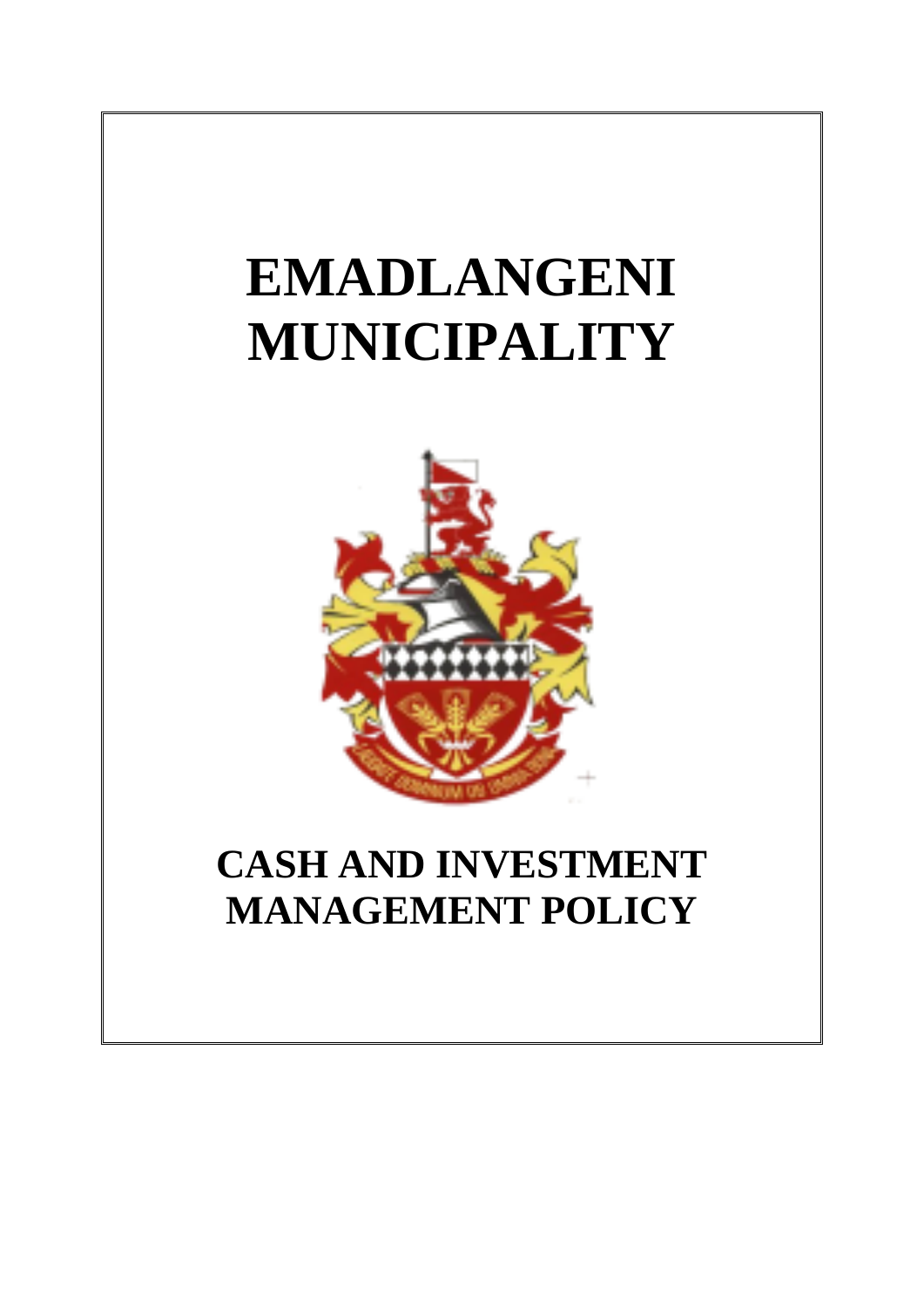# **3.4 CASH AND INVESTMENT MANAGEMENT POLICY**

# **3.4.1 Preamble**

The municipality shall at all times manage its banking arrangements and investments and conduct its cash management policy in compliance with the provisions of and any further prescriptions made by the Minister of Finance in terms of the Municipal Finance Management Act No 56 of 2003.

A paraphrase of the provisions of this Act is attached as Annexure I to this policy.

# **3.4.2 Objectives**

The Council of the municipality is the trustee of the public revenues, which it collects, and it therefore has an obligation to the community to ensure that the municipality's cash resources are managed effectively and efficiently.

The Council therefore has a responsibility to invest these public revenues, knowledgeably and judiciously, and must be able to account fully to the community in regard to such investments.

The investments policy of the municipality is therefore aimed at gaining the optimal return on investments, without incurring undue risks, during those periods when cash revenues are not needed for capital or operational purposes. The effectiveness of the investment policy is dependent on the accuracy of the municipality 's cash management programme, which must identify the amounts surplus to the municipality's needs, as well as the time when the period for which such revenues are surplus.

### **3.4.3 Definitions**

 In this policy a word or phrase to which a meaning has been assigned in **Section 1.0 on definitions** has that meaning, unless the context otherwise indicates.

# **3.4.4 Effective Cash Management**

#### a) Cash Collections

All monies due to the municipality must be collected as soon as possible, either on or immediately after due date, and banked on a daily basis.

The respective responsibilities of the Chief Financial Officer and other Heads of Departments in this regard are defined in a Code of Municipal Practice approved by the Municipal Manager and the Chief Financial Officer, and this Code of Practice is attached as Annexure II to this Policy.

The unremitting support of and commitment to the Municipality's Credit Control Policy, both by the Council and the Municipality's Officials, is an integral part of proper cash collections, and by approving the present policy the Council pledges itself to such support and commitment.

# b) Payments to Creditors

The Chief Financial Officer shall ensure that all tenders and quotations invited by and contracts entered into by the Municipality stipulate payment terms favourable to the Municipality , that is, payment to fall due not sooner than the conclusion of the month following the month in which a particular service is rendered to or goods are received by the Municipality. This rule shall be departed from only where there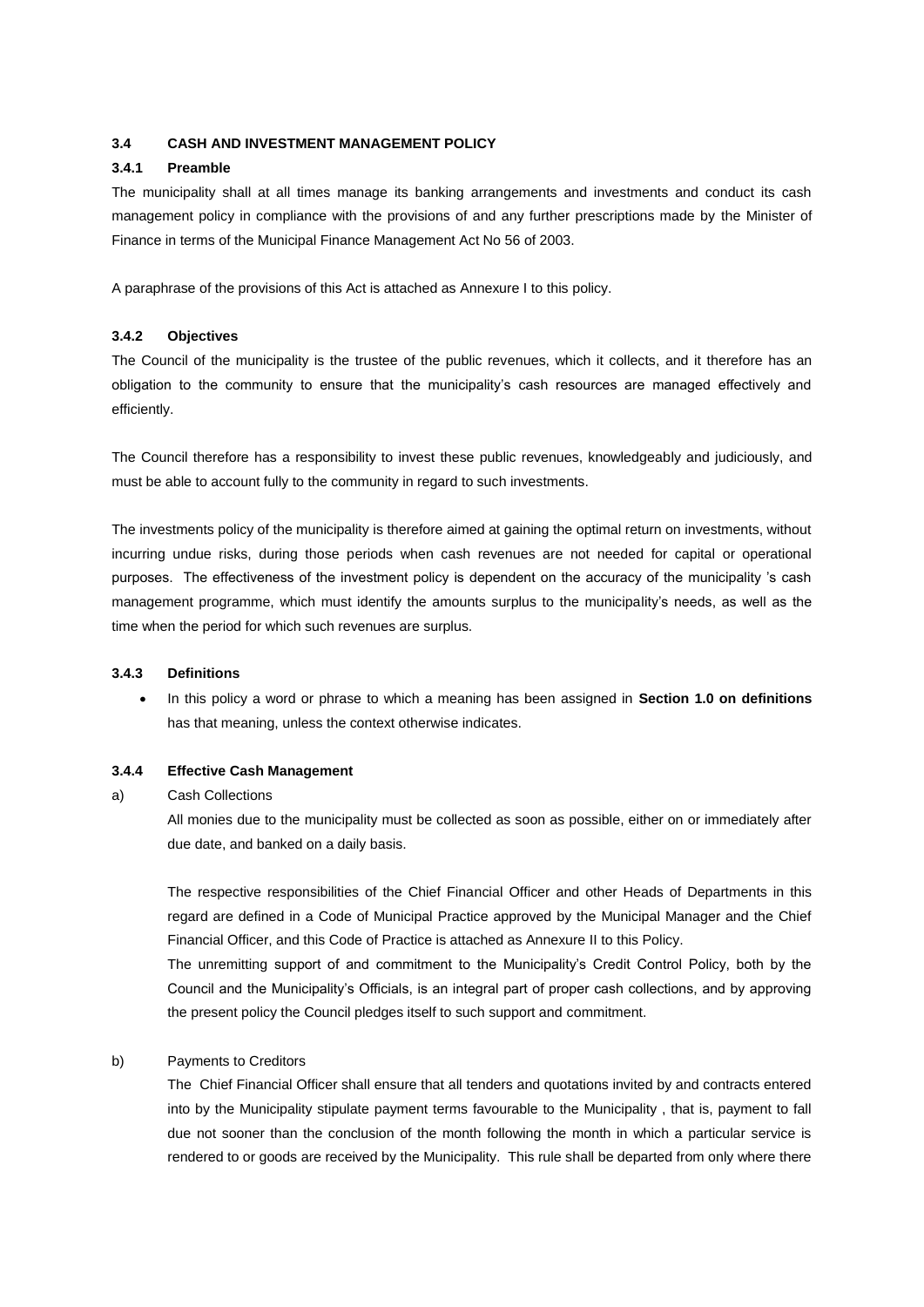are financial incentives for the Municipality to effect either payment, and the Chief Financial Officer shall approve any such departure before any payment is made.

In the case of Small, Micro and Medium enterprises, where such a policy may cause financial hardship to the contractor, payment may be effected at the conclusion of the month during which the service is rendered or within fourteen days of the date of such service being rendered, whichever is the later. The Chief Financial Officer shall approve any such early payment before any payment is made.

Notwithstanding the foregoing policy directives, the Chief Financial officer shall make full use of any extended terms of payment offered by suppliers and not settle any accounts earlier than such extended due date, except if the Chief Financial officer determines that there are financial incentives for the municipality to do so.

The Chief Financial Officer shall not process payments, for accounts received, more than four times in each calendar month. Wherever possible, payments shall be effected by means of electronic transfers rather than by cheques.

Special payments to creditors shall only be made with the express approval of the Chief Financial Officer, who shall be satisfied that there are compelling reasons for making such payments prior to the normal payment periods.

#### c) Cash Management Programme

The Chief Financial Officer shall prepare an annual estimate of the Municipality's cash flows divided into calendar months, and shall update this estimate on a weekly basis. The estimate shall indicate when and for what periods and amounts surplus revenues may be invested, when and for what amounts investments will have to be liquidated, and when – if applicable – either long-term or short-term debt must be incurred. Heads of Departments shall in this regard furnish the Chief Financial Officer with all such information as is required, timeously and in the format indicated.

The Chief Financial Officer shall report to the Finance Committee, on a monthly basis and to every Ordinary Council meeting the cash flow estimate or revised estimate for such month or reporting period respectively, together with the actual cash flows for the month or period concerned, and cumulatively to date, as well as the estimates or revised estimates of the cash flows for the remaining months of the financial year, aggregated into quarters where appropriate. The cash flow estimates shall be divided into calendar months, and in reporting the Chief Financial Officer shall provide comments or explanations in regard to any significant cash flow deviation in any calendar month forming part of such report. Such report shall also indicate any movements in respect of the municipality's investments, together with appropriate details of the investments concerned.

# **3.4.5 Investment Ethics**

The Chief Financial Officer shall be responsible for investing the surplus revenues of the Municipality, and shall manage such investments in consultation with the Finance Committee or Council as the case may be, and in compliance with any policy directives formulated by the Council and prescriptions made by the Minister of Finance.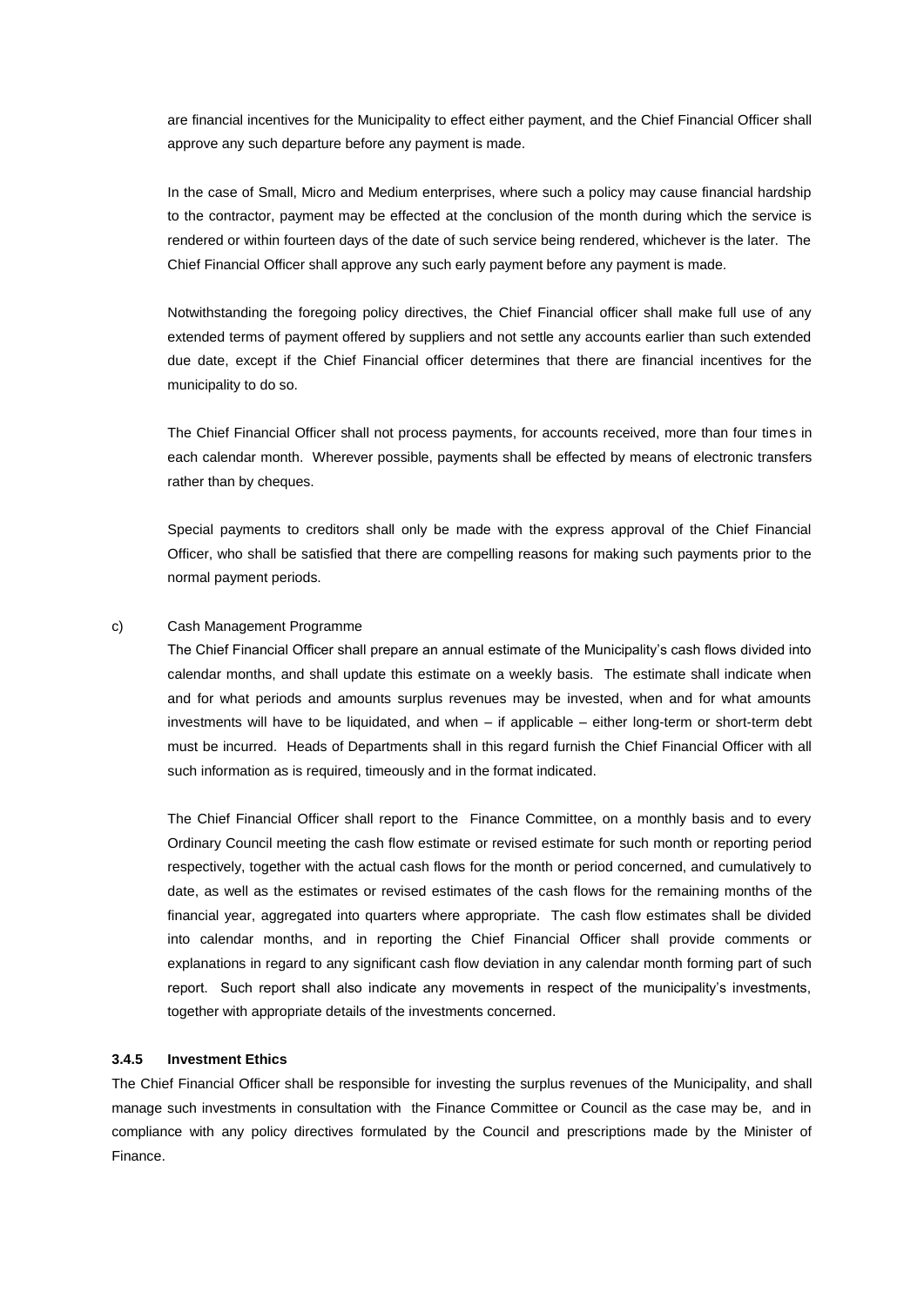In making such investments the Chief Financial Officer, shall at all times have only the best considerations of the municipality in mind, and, except for the outcome of the consultation process with the Finance Committee, as the case may be, shall not accede to any influence by or interference from Councillors, investment agents or institutions or any other outside parties.

Neither the Chief Financial Officer nor the Chairperson of the Finance Committee, may accept any gift, other than an item having such negligible value that it cannot possibly be construed as anything other than a token of goodwill by the donor, from any investment agent or institution or any party with which the Municipality has made or may potentially make an investment.

#### **3.4.6 Investment Principles**

#### a) Limiting Exposure

Where large sums of money are available for investment the Chief Financial Officer shall ensure that they are invested with more than one institution, wherever practicable, in order to limit the risk exposure of the municipality . The Chief Financial Officer shall further ensure that, as far as it is practically and legally possible, the municipality 's investments are so distributed that more than one investment category is covered (that is, call, money market and fixed deposits).

# b) Risk and Return

Although the objective of the Chief Financial Officer in making investments on behalf of the Municipality shall always be to obtain the best interest rate on offer, this consideration must be tempered by the degree of risk involved in regard to both the financial institution and the investment instrument concerned. No investment shall be made with an institution where the degree of risk is perceived to be higher than the average risk associated with investment institutions. Deposits shall be made only with registered deposit-taking institutions (see 5.4 below).

# d) Call Deposits and Fixed Deposits

Before making any call or fixed deposits, the Chief Financial Officer, shall obtain quotations from at least three financial institutions.

Given the volatility of the money market, the Chief Financial Officer, shall, whenever necessary, request quotations telephonically, and shall record in an appropriate register the name of the institution, the name of the person contacted, and the relevant terms and rates offered by such institution, as well as any other information which may be relevant (for example, whether the interest is payable monthly or only on maturity, and so forth). However, special consideration shall be given to the cost benefit and convenience of linking the Primary bank account and the call accounts, for investments cash banking conditional grants. From time to time funds should be available immediately. In those instances three quotations are not applicable.

Once the best investment terms have been identified, written confirmation of the telephonic quotation must be immediately obtained (by facsimile, e-mail or any other expedient means).

Any monies paid over to the investing institution in terms of the agreed investment (other than monies paid over in terms of part 7 below) shall be paid over only to such institution itself and not to any agent or third party. Once the investment has been made, the Chief Financial Officer shall ensure that the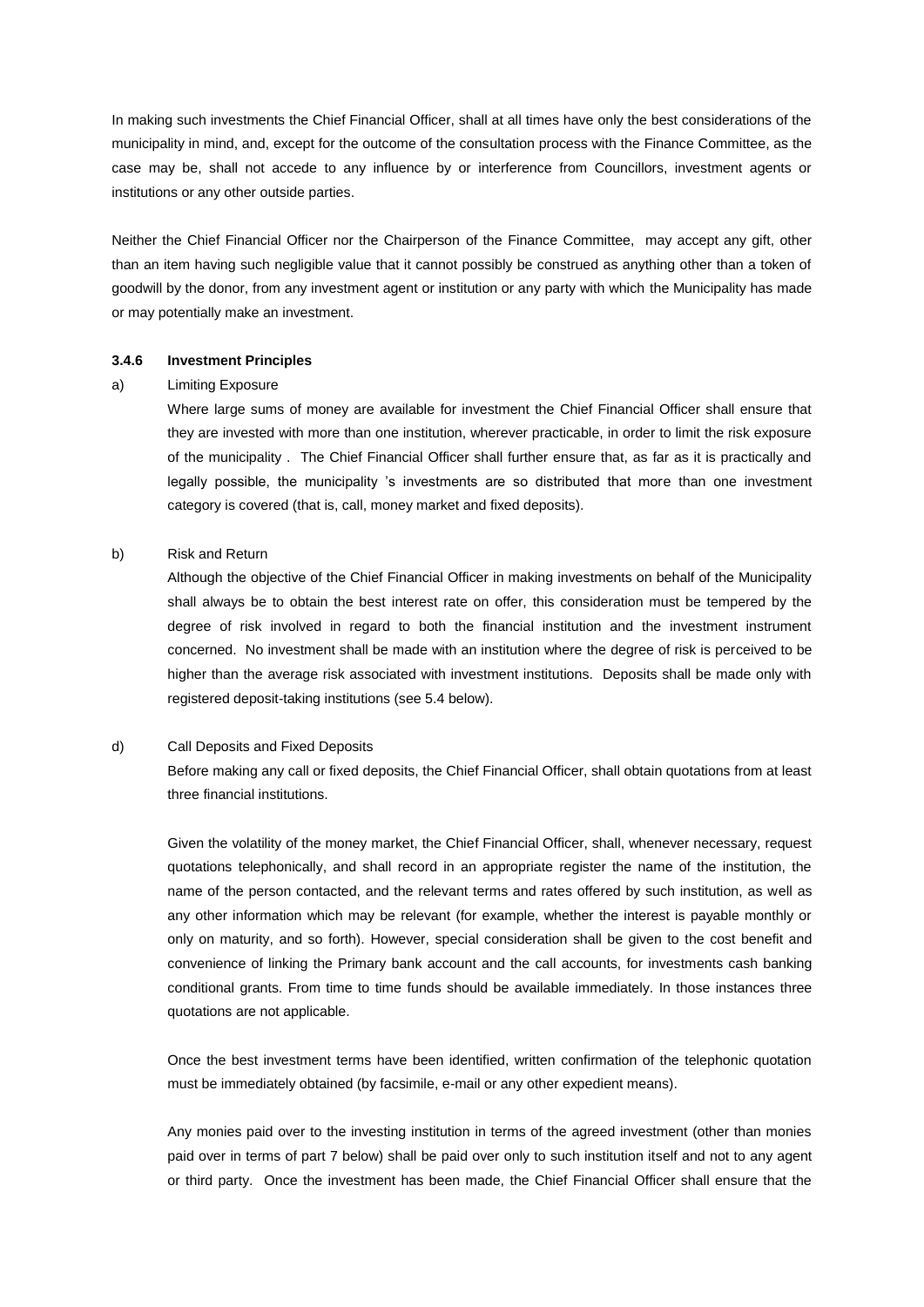municipality receives a property determined receipt of certificate for such investment, issued by the institution concerned in the name of the municipality.

e) Restriction on Tenure of Investments No investments with a tenure exceeding twelve months shall be made without the prior approval of the Council.

# **3.4.7 Control Over Investments**

The Chief Financial Officer shall ensure that proper records are kept of all investments made by the Municipality. Such records shall indicate the date on which the investment is made, the institution with which the monies are invested, the amount of the investment, the interest rate applicable, and the maturity date. If the investment is liquidated at a date other than the maturity date, such date shall be indicated.

The Chief Financial Officer shall ensure that all interest and capital property due to the Municipality are timeously received, and shall take appropriate steps and cause such appropriate steps to be taken if interest or capital is not fully or timeously received.

The Chief Financial Officer shall ensure that all investment documents and certificates are properly secured in a fireproof safe with segregated control over the access to such safe, or are otherwise lodged for safekeeping with the Municipality's bankers or attorneys.

#### **3.4.8 Other External Investments**

From time to time it may be in the best interests of the Municipality to make longer-term investments in secure stock issued by the National Government, Eskom or any other reputable parastatal or institution, or by another reputable Municipality. In such cases the Chief Financial Officer, must be guided by the best rates of interests pertaining to the specific type of investment, which the Municipality requires, and to the best and most secure instrument available at the time.

No investment with a tenure exceeding twelve months shall be made without the prior approval of the Executive Mayor or Executive Committee, as the case may be, and without guidance having been sought from the Municipality's bankers or other credible investment advisers on the security and financial implications of the investment concerned.

#### **3.4.9 Banking Arrangements**

The Accounting Officer is responsible for the management of the Municipality 's bank accounts, but may delegate this function to the Chief Financial Officer. The Accounting Officer and Chief Financial Officer are authorized at all times to sign cheques and any other documentation associated with the management of such accounts. The Accounting Officer, in consultation with the Chief Financial Officer, is authorised to appoint two or more additional signatories in respect of such accounts, and to amend such appointments from time to time. The list of current signatories shall be reported to the Executive Committee or the Executive Mayor, as the case may be, on a monthly basis, as part of the report dealing with the Municipality's investments.

The Accounting Officer shall invite tenders for the placing of the Municipality's bank accounts within six months after the election of each new Council, such new banking arrangements to take effect from the first day of the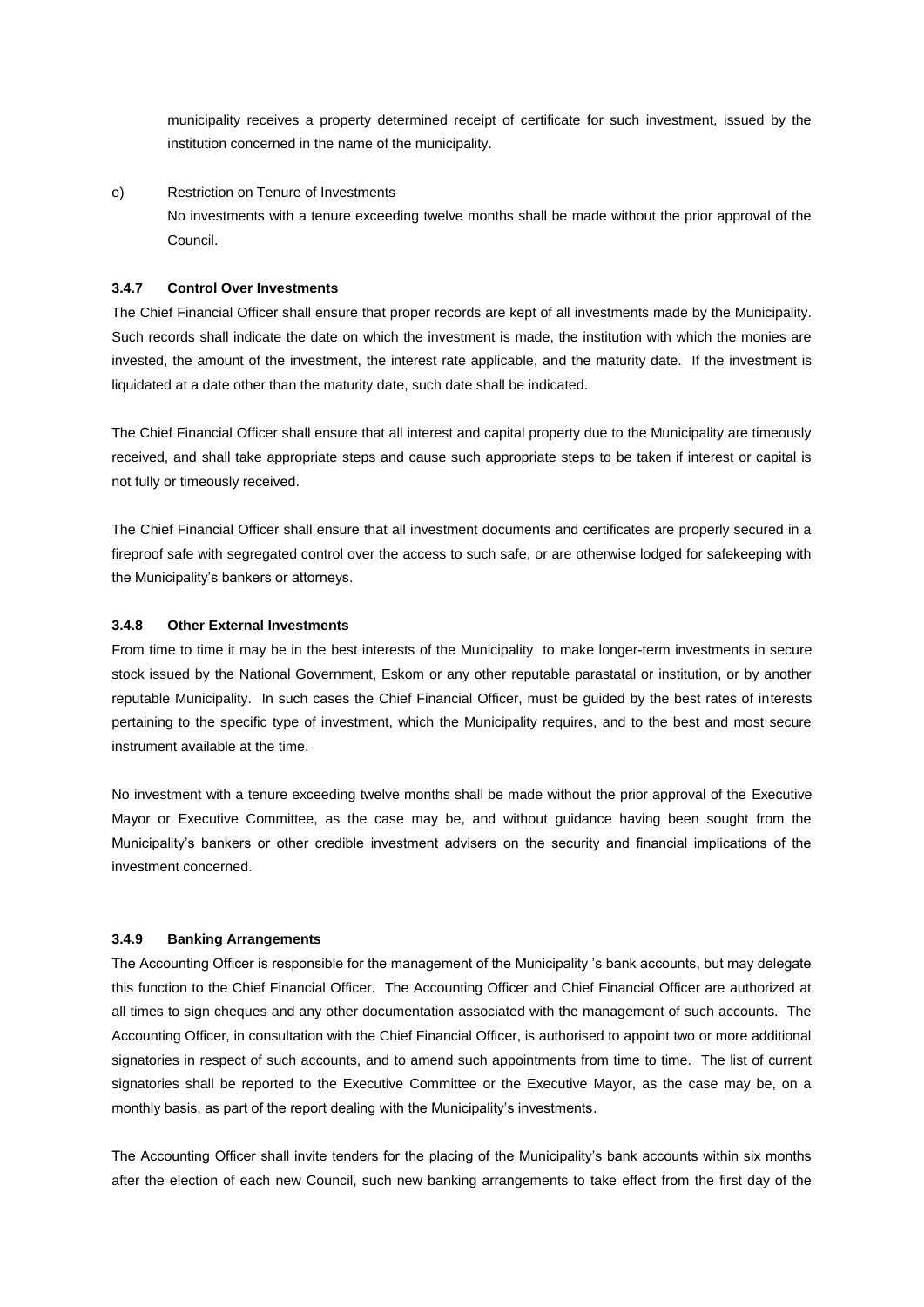ensuing financial year. However, such tenders may be invited at any earlier stage, if the Municipal Manager, in consultation with the Chief Financial Officer, is of the opinion that the services offered by the Municipality's current bankers are materially defective, or not cost-effective, and the Council, agrees to the invitation of such tenders.

#### **3.4.10 Raising of Debt**

The Accounting Officer is responsible for the debt, but may delegate this function to the Chief Financial Officer, who shall then manage this responsibility in consultation with the Accounting Officer. All debt shall be raised in strict compliance with the requirements of the Municipal Finance Management Act 2003, and only with the prior approval of the Council. Long-term debt shall be raised only to the extent that such debt is provided for as a source of necessary finance in the capital component of the approved annual budget or adjustments budget.

Short-term debt shall be raised only when it is unavoidable to do in terms of cash requirements, whether for the capital or operating budgets or to settle any other obligations, and provided the need for such short-term debt, both as to extent and duration, is clearly indicated in the cash flow estimates prepared by the Chief Financial Officer. Short-term debt shall be raised only to anticipate a certain long-term debt agreement or a certain inflow of operating revenues.

#### **3.4.11 Investments for the Redemption of Long-Term Liabilities**

In managing the Municipality's investments, the Chief Financial officer shall ensure that, whenever a long-term (non-annuity) loan is raised by the Municipality, an amount is invested at least annually equal to the principal sum divided by the period of the loan. Such investment shall be made against the bank account maintained for the external finance fund, and shall be accumulated and used only for the redemption of such loan on due date. The Council shall approve the making of such investment at the time that the loan itself is approved.

If the loan raised is not a fixed term loan, but an annuity loan, the Chief Financial Officer shall ensure that sufficient resources are available in the account maintained for external finance fund to repay the principal amounts due in respect of such loan on the respective due dates.

# **3.4.12 Interest on Investments**

The interest accrued on all the Municipality's investments shall, in compliance with the requirements of generally accepted municipal accounting practice, be recorded in the first instance in the Municipality's operating account as ordinary operating revenues, and shall thereafter be appropriated, at the end of each month, to the fund or account in respect of which such investment was made.

In the case of the external finance fund, the Chief Financial Officer may reduce the amount which must be annually invested to redeem any particular loan by the amount of interest so accrued.

If the accrual of interest to the external finance fund, unutilized capital receipts and trust funds results in a surplus to the resources required in respect of such funds or accounts, such surplus amount shall be credited by the Chief Financial Officer to the appropriation account and expropriated to the asset financing reserve.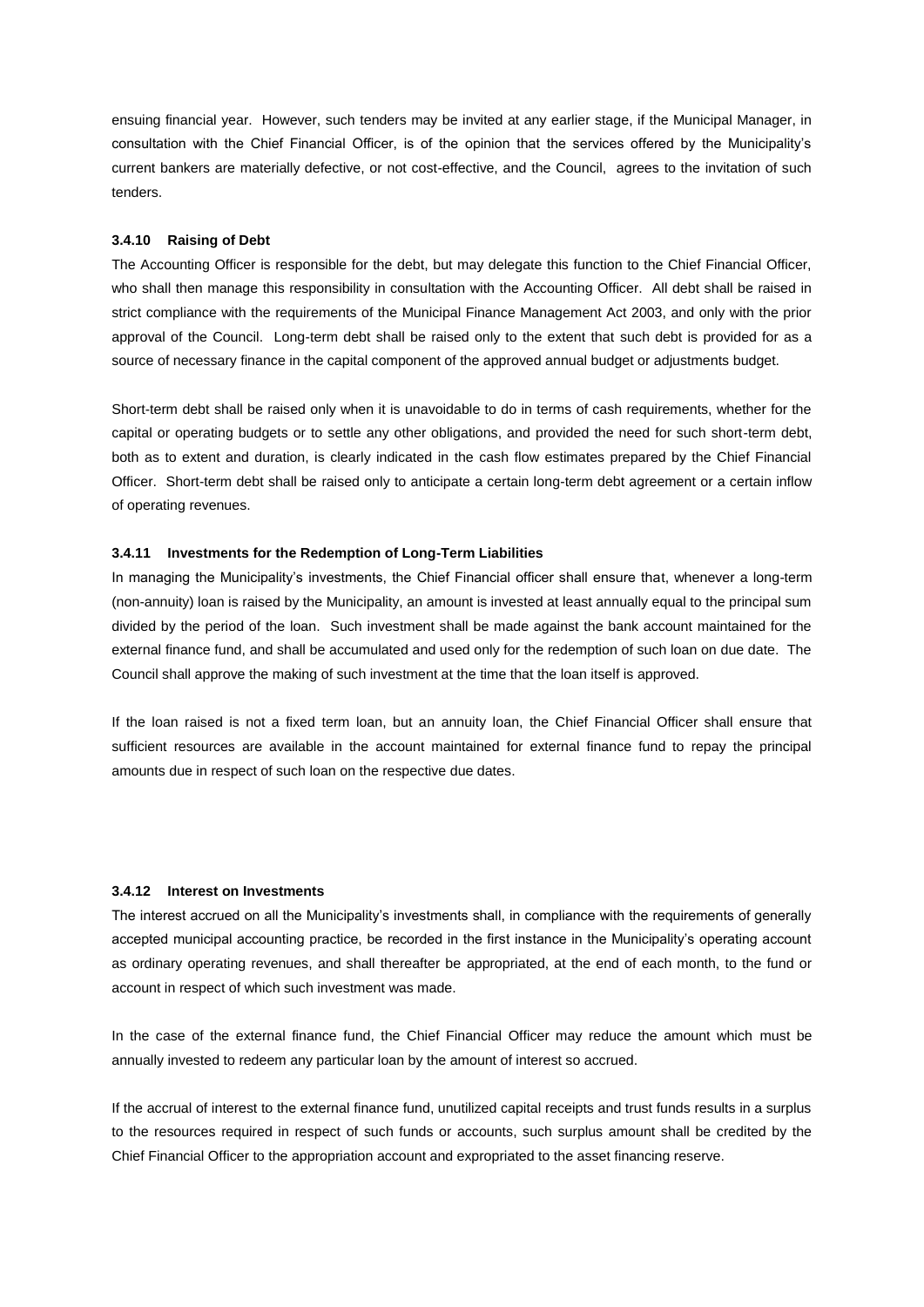#### **3.4.13 Annexure I: Paraphrase of Requirements of Municipal Finance Management Acts No 56 of 2003**

Note: In terms of Section 60(2) of the Municipal Systems Act No 32 of 2000 the Council may delegate the authority to take decisions making investments on behalf of the Municipality only to the Chief Financial Officer. The foregoing policy is based on the assumption that such authority has been delegated to the Chief Financial Officer.

# **3.4.13.1 Opening of Bank Accounts**

Every Municipality must open and maintain at least one bank account. This bank account must be in the name of the Municipality, and all monies received by the Municipality must be paid into this bank account or accounts, promptly and in accordance with any requirements that may be prescribed.

A Municipality may not open a bank account:

- Otherwise than in the name of the Municipality;
- Abroad; or
- With an institution not registered as a bank in terms of the Banks Act 1990.

Money may be withdrawn from the Municipality's bank account only in accordance with the requirements of Section 11 of the present Act.

# **3.4.13.2 Primary Bank Account**

Every Municipality must have a primary bank account, and if the Municipality has only one bank account that account is its primary bank account. If the Municipality has more than one bank account, it must designate one of those bank accounts as its primary bank account.

The following must be paid into the Municipality's primary account:

- All allocations to the Municipality;
- All income received by the Municipality on its investments;
- All income received by the Municipality in connection with its interest in any Municipality entity;
- All money collected by a municipal entity or other external mechanism on behalf of the Municipality; and
- Any other monies as may be prescribed.

The Accounting Officer of the Municipality must submit to the National Treasury the Provincial Treasury and the Auditor-General, in writing, the name of the bank where the primary bank account of the Municipality is held, and the type and number of the account. If the Municipality wants to change its primary bank account, it may do so only after the Accounting Officer has informed the National Treasury and the Auditor-General, in writing, at least 30 days before making such change.

# **3.4.13.3 Bank Account Details to be Submitted to Provincial Treasury and Auditor-General**

The Accounting Officer of the Municipality must submit to the Provincial Treasury and to the Auditor-General, in writing, within 90 days after the Municipality has opened a new bank account, the name of the bank where the account has been opened, and the type and number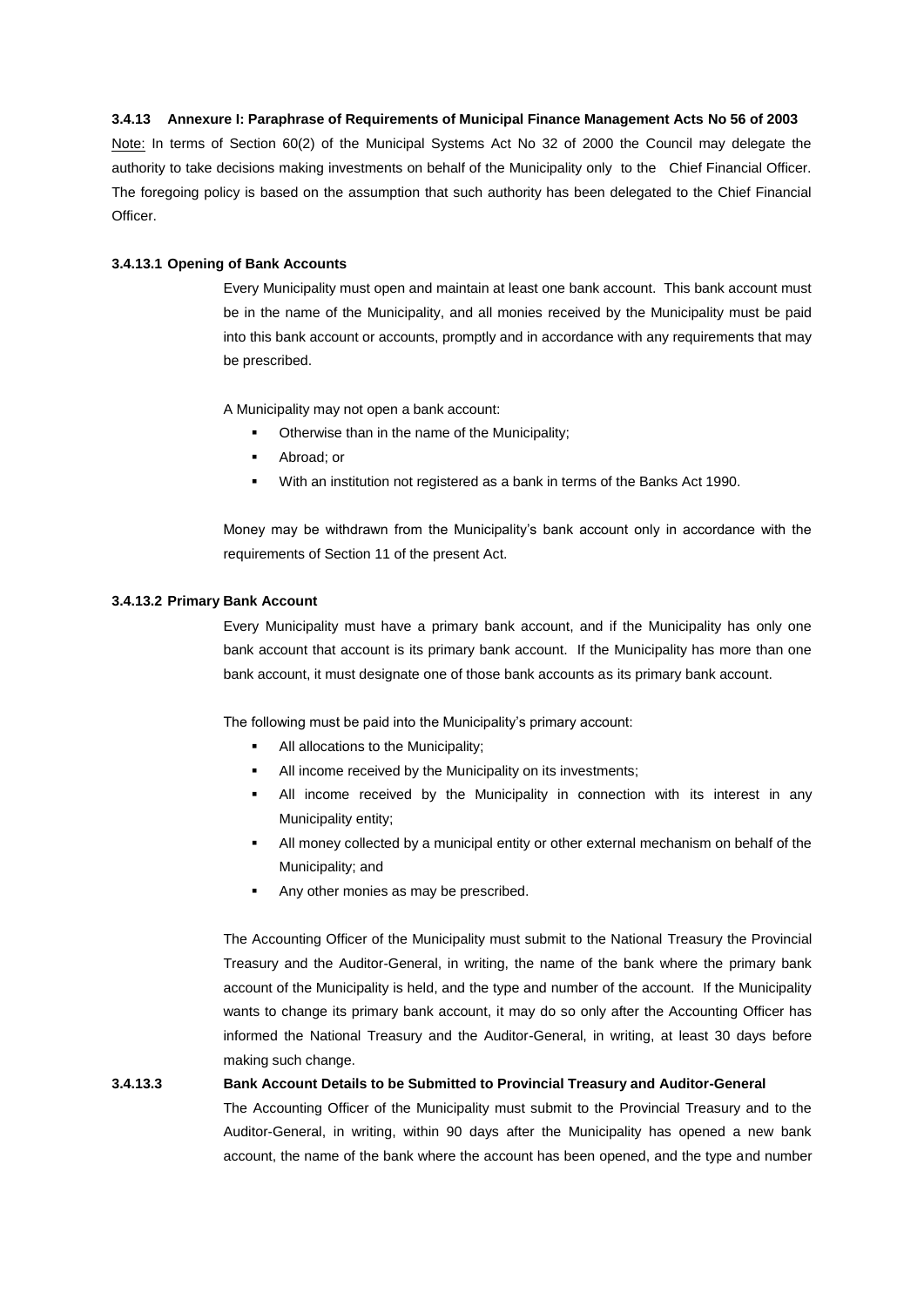of the account; and annually, before the start of each financial year, the name of each bank where the Municipality holds a bank account, and the type and number of each account.

#### **3.4.13.4 Control of Municipal Bank Accounts**

The Accounting Officer of the Municipality must administer all the Municipality's bank accounts, is accountable to the Municipal Council for the Municipality's bank accounts and must enforce compliance with Sections 7, 8 and 11 of the present Act.

### **3.4.13.15 Withdrawals From Municipal Bank Accounts**

Only the Accounting Officer or the Chief Financial Officer of the Municipality (presumably where this power has been appropriately delegated), or any other Senior Finance Official of the Municipality acting on the written authority of the Accounting Officer, may withdraw money or authorize the withdrawal of money from any of the Municipality's bank accounts. Such withdrawals may be made only to:

- defray expenditure appropriated in terms of an approval budget;
- defray expenditure authorized in terms of Section 26(4) (this Section deals with situations in which the budget was not timeously approved, and the Province has been compelled to intervene);
- defray unforeseeable and unavoidable expenditure authorized in terms of Section 29(1);
- in the case of a bank account opened in terms of Section 12, make payments from the account in accordance with Section 12(4);
- pay over to a person or organ of state money received by the Municipality on behalf of such person or organ of state, including money collected by the Municipality on behalf of such person or organ of state by agreement, or any insurance or other payments received by the Municipality for such person or organ of state;
- refund money incorrectly paid into a bank account;
- refund guarantees, sureties and security deposits;
- make investments for cash management purposes in accordance with Section 13;
- defray increased expenditure in terms of Section 31; or
- **for such other purposes as may be prescribed.**

(Note that Section 11(1) does not expressly provide for the withdrawal of monies to pay creditors, where the relevant obligations arose in terms of the previous budget; to repay loans; or to repay consumer deposits).

Any authorization to a Senior Finance Official to withdraw money or to authorize the withdrawal of money from a bank account must be in accordance with the framework as may be prescribed. The Accounting Officer may not authorize any official other than the Chief Financial Officer to withdraw money or to authorize the withdrawal of money from the Municipality's primary bank account if the Municipality has a primary bank account, which is separate from its other bank accounts.

#### **3.4.13.6 Relief, Charitable, Trust or Other Funds**